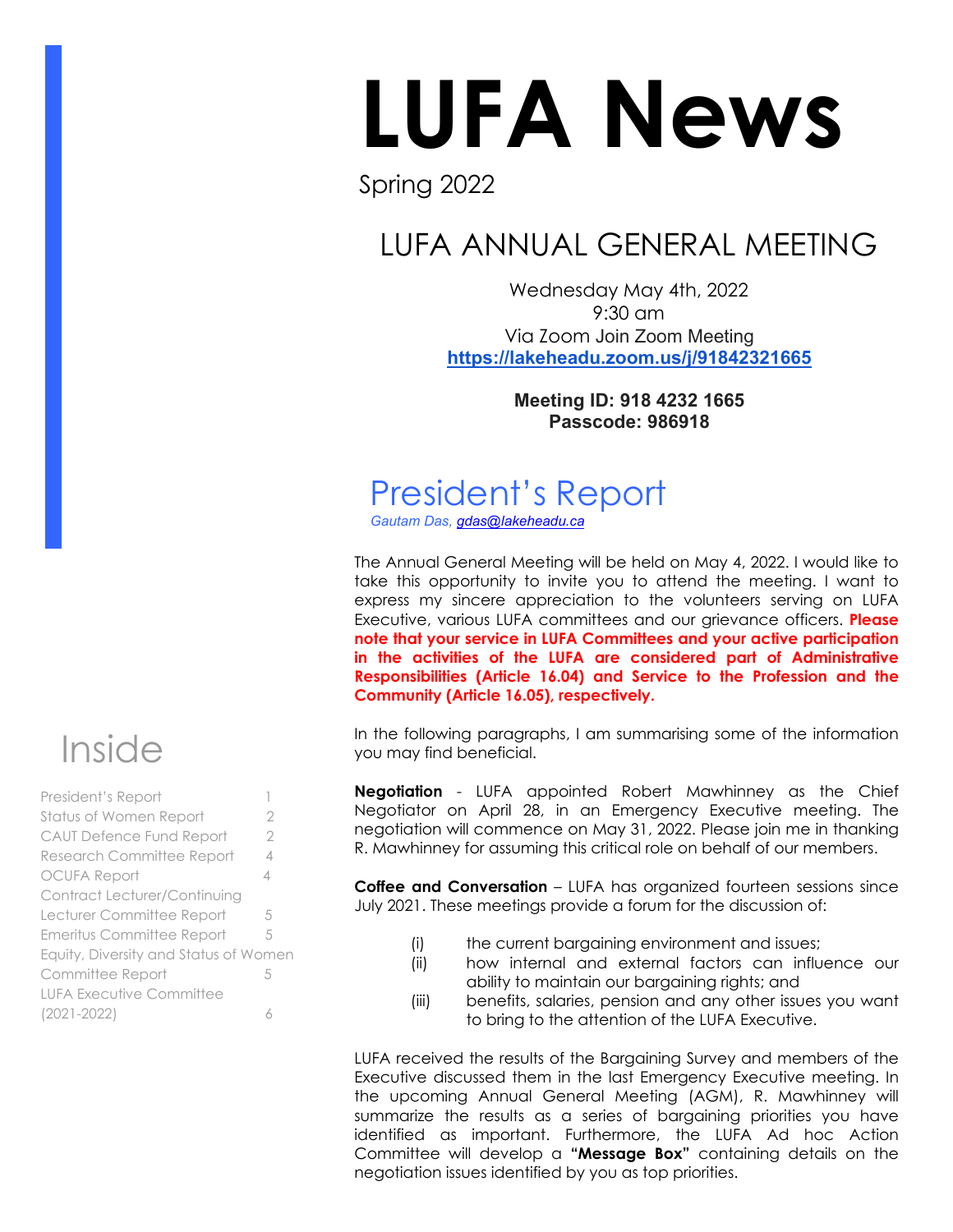**Pension Update –** During the last several Coffee and Conversation sessions, you heard about the issues related to the LU Pension Plan. The recordings of some sessions are available on the LUFA website [\(https://lufa.org/agreements/pension-information/\)](https://lufa.org/agreements/pension-information/).

As we approach the negotiation, I encourage all our members to take a closer look at our negotiation priorities and discuss their implications with colleagues and family. For more information, I encourage everyone to read the past **pension committee** report in the newsletters and **LUFA Communiqué.** 

I would also like to let you know that the subcommittee on Pension Reform (Approved by the Pension Board on December 3, 2021) provided us with the following resources available on the pension services website:

#### **[https://www.lakeheadu.ca/faculty-and](https://www.lakeheadu.ca/faculty-and-staff/departments/services/finance/pension/sub-committee-on-pension-reform)[staff/departments/services/finance/pension/sub](https://www.lakeheadu.ca/faculty-and-staff/departments/services/finance/pension/sub-committee-on-pension-reform)[committee-on-pension-reform](https://www.lakeheadu.ca/faculty-and-staff/departments/services/finance/pension/sub-committee-on-pension-reform)**

- [Sub-Committee Terms of Reference](https://www.lakeheadu.ca/sites/default/files/uploads/402/Microsoft%20Word%20-%20DRAFT%20Terms%20of%20Reference%20Ad%20Hoc%20Subcommittee%20on%20Pension%20Reform%20-%20August%202021.docx.pdf)
- [The Value of a Good Pension](https://www.lakeheadu.ca/sites/default/files/uploads/402/the-value-of-a-good-pension-102018.pdf)
- [UPP/CAAT DB Plus Comparison Chart](https://www.lakeheadu.ca/sites/default/files/uploads/402/UPP%20and%20DBPlus%20Comparison%20Chart.pdf)
- [2019 Eckler Report on Benefit Adequacy,](https://www.lakeheadu.ca/sites/default/files/uploads/402/External%20Review%20of%20Professional%20Plan%20-%202020.pdf)  [Feasability Analysis & Alternatives](https://www.lakeheadu.ca/sites/default/files/uploads/402/External%20Review%20of%20Professional%20Plan%20-%202020.pdf)
- **[Town Hall Presentation March 1, 2022](https://www.lakeheadu.ca/sites/default/files/uploads/402/Lakehead_Pension%20Town%20Hall%20presentation_March%202022%20final.pdf)**
- **[Town Hall Recording March 1, 2022](https://youtu.be/e7lTAWYdRY4) (This link opens in YouTube.)**

These documents contain a wealth of information that are vital to our understanding of the Pension Reform issues. As more information becomes available, LUFA will continue to update you.

Further updates and additional information are available via **LUFA Communiqué** and the **LUFA website.** I encourage you to consult them as often as you are able. Please get in touch with me or any other LUFA Executive members if you have any questions or concerns.

In solidarity,

## Status of Women Report

*Karen Poole, [Karen.poole@lakeheadu.ca](about:blank)* 

Equity, diversity, inclusivity and decolonization issues continue to be a priority on university campuses, and there is much needed work to be done. As the Status of Women representative for LUFA, and a member of our Equity Diversity and Status of Women committee, I can say that we are seeing slow but positive

progress in EDI(D) at Lakehead University. We know that there is an urgent need to revise the Faculty Equity Policy (dated 1991) to better reflect contemporary EDI principles. We know that it is imperative that LUFA is represented at the committee level where issues related to EDI are discussed, such as the current LU Accessibility committee.

OCUFA has recently launched an Equity Survey of faculty associations. Their goal is to develop an action-oriented work plan to increase equity, diversity and inclusion within the university sector. The survey is seeking information regarding our equity priority needs and resources that might assist in moving the EDI agenda forward. We anticipate that the survey results will support our EDI work.

As this is my final report, I would like to state that it has been an honour and pleasure to represent LUFA at our association and provincial level, and am optimistic that LUFA will continue to advocate for EDID action that supports all of its members.

#### CAUT Defence Fund Report

Livio Di Matteo, representative, [ldimatte@lakeheadu.ca](mailto:ldimatte@lakeheadu.ca) 

The CAUT Defence Fund was established in 1978 to provide unionized Canadian academic member unions with a unified strike fund. Formed of associations that are members of CAUT (Canadian Association of University Teachers), it now includes 65 member unions representing over 36 000 academics stretching from St. John's to Victoria. Its current assets as of August 2021 were \$38.5 million and stand to assist and support faculty associations in their ongoing relations and negotiations with university administrations and boards.

In terms of recent business, the Athabasca University Faculty Association (AUFA) requested daily benefits while the Laurentian University Faculty Association (LUFAPPUL) requested a retroactive reduction in membership numbers and associated dues because of the decline in its membership in the wake of the insolvency and restructuring. The University of Ontario Institute of Technology Faculty Association (UOITFA) and the Acadia University Faculty Association (AUFA) also both requested benefits in light of ongoing labour issues with their administrations. The Mount Royal Faculty Association (MRFA) has requested daily benefits. There have been calls for Flying Pickets at L'Université Ste. Anne (April 8th), University of Lethbridge (March 28th), UOIT (February 18th).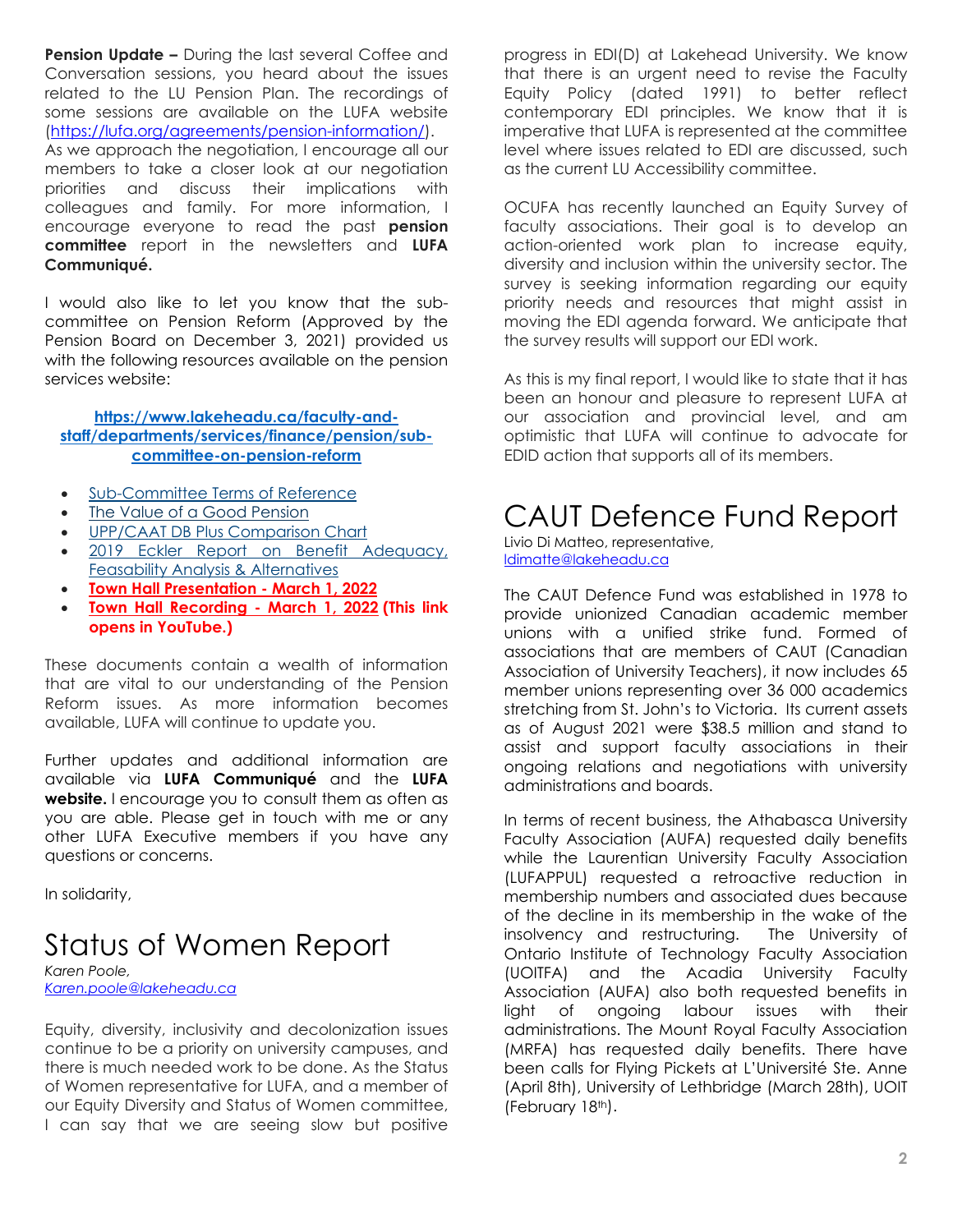Acadia's strike came to an end in early March while the Concordia University of Edmonton had a 10-day strike in February while the University of Manitoba had a five-week strike that ended in December. Lethbridge's strike officially ended on March 22nd, but in the wake of it the semester was extended two weeks to May 5<sup>th</sup>. Across the country, faculty are increasingly frustrated with the last two years of pandemic working conditions, and inflation is starting to take its toll on salaries. Many faculty associations are also concerned about the erosion of collegial governance which appears to have been hastened by the "emergency" conditions of the pandemic as well as the increased willingness of provincial governments to intervene in university affairs.

CAUT has also issued a statement on the Ontario Auditor General's Report on Laurentian's Insolvency and called for the resignation of Laurentian's top officials given the report "*shows that the administration intentionally delayed the disclosure of important financial information to the faculty association and ignored collective agreement provisions that would have avoided the costly legal proceedings over the past year*." While a preliminary report, the Auditor General's investigation lays the blame for Laurentian's financial woes on factors including capital investments, poor management, weak governance, and rising senior administration costs. A follow up story in the Globe and Mail by Joe Friesen dated April 13th also writes that "*The Auditor General's investigation lays the blame for Laurentian's financial woes on the Administration's "poorly considered capital investments", poor financial management, weak governance oversight, and rising senior administration costs—not academic staff salary costs.*" Moreover, "*The university did not seek comprehensive help from the government as its financial situation worsened, or find an alternative path that could have averted some of the damaging consequences of insolvency, Auditor-General Bonnie Lysyk says. Instead, the university had been planning for a year, with outside consultants and lawyers, to use the Companies Creditors Arrangement Act, which grants wide latitude for emergency cost-cutting measures*." Moreover, "*The idea of using the CCAA to address Laurentian's financial problems was first raised by an external law firm that was working with university administrators in 2019. Laurentian appears to have decided to pursue this path in the Spring of 2020, the report says. The university did not go to the MCU and explain its situation and seek help, nor did it trigger the financial-exigency clause in its collective agreement, which would have led to a lengthier process working with the faculty union to reduce costs*."

If one can be permitted to opine on this matter, that Laurentian appears to have deliberately chosen the CCAA option as a way of implementing a board/administration vision for strategic change at the university is disturbing. Here at Lakehead, we need to be alert to any signals that our own board and administration may be interested in their own version of strategic changes to university research mission and academic programming. The Laurentian situation suggests that university administrations and boards can be tempted to act in a more mercenary fashion for short-term benefits regardless of long-term impacts.

As we enter a negotiation year there will inevitably be statements from our administration that enrollment is down or under siege. It remains that total enrollment (Full and Part-Time) during the pandemic at Lakehead is up. While total enrollment in fall 2017 was 7,070, by fall 2021 it stood at 8,572 – an increase of 21 percent. This robust enrollment performance as well as a string of substantial surpluses appears to have given administration the divine confidence in its own infallibility needed to move changes for next year that include a commitment to return to 100 percent in-person learning.

While a return to in-person learning is important and necessary, next year's scheduling with a stated 100 percent return to in-person teaching seems unconcerned with many students still wanting flexible options. It also seems to be a unilateral decision on mode of delivery of course materials and academic content. Anecdotally, students have privately expressed concerns that they will be unable to take many of the courses they want online to complete degrees they undertook remotely during the pandemic. This may harm our fall enrollment which will then inevitably be thrown back at the faculty as a negotiating tactic. Should enrolment falter, the doctrine of administrative infallibility will inevitably be followed by pontifical pronouncements of faculty responsibility.

One can be tempted to conclude that the desire to restore ancillary revenues from parking, residences and food services is really what is driving the move to full in-person teaching after pre-pandemic years of getting faculty to do more online. On the other hand, this may be a tactic designed to generate the groundwork for implementing a fully hybrid teaching model. Yet, compared to a blend of in-person and online options, complete hybrid teaching represents a substantial increase of workload for faculty. As well, it can be an unsatisfactory classroom environment given it is ultimately voluntary in-person classroom attendance with fully online evaluation.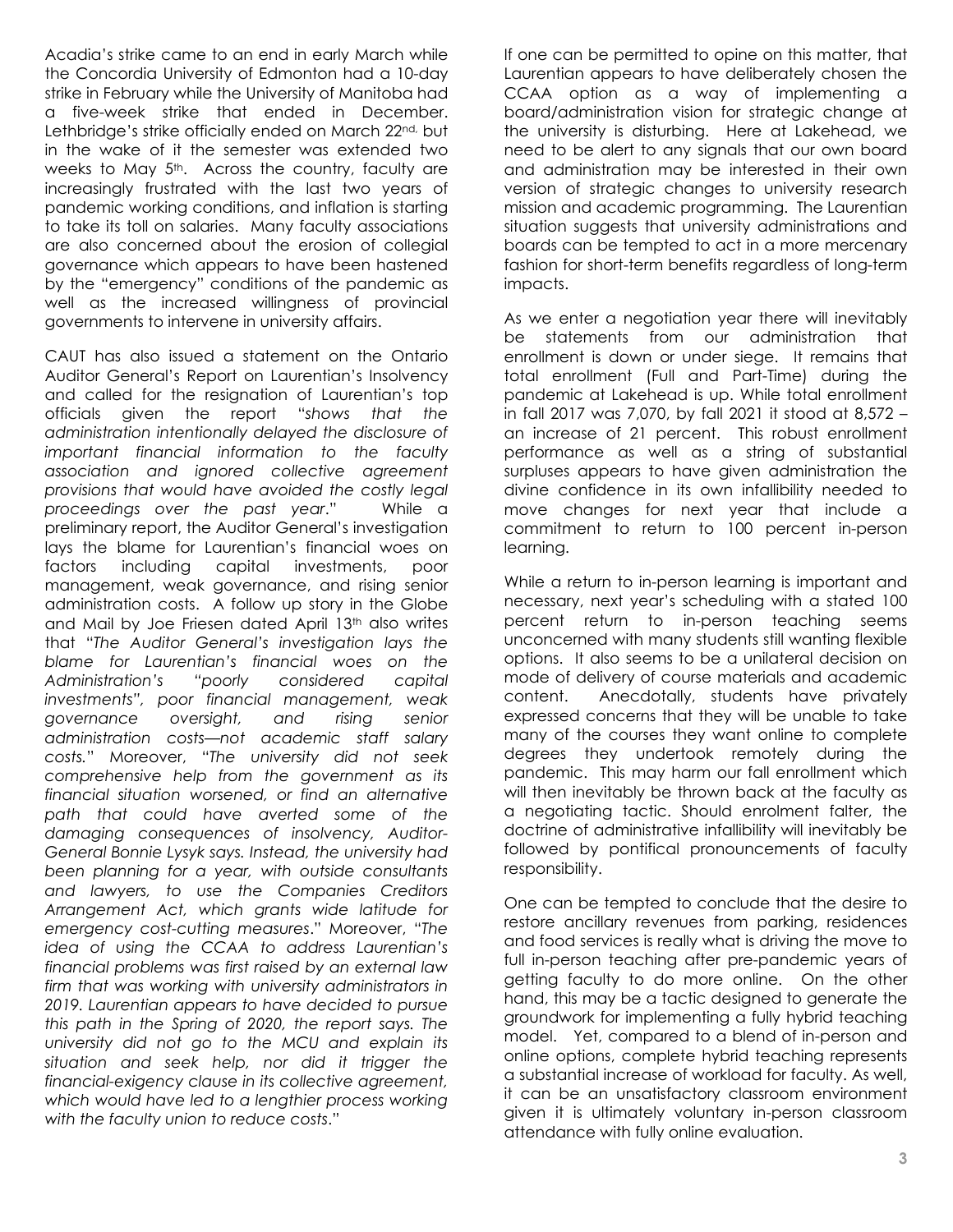While we may want to reasonably give Lakehead's board and administration the benefit of the doubt, considering what has occurred at Laurentian, vigilance and caution should be the watchwords. While one may feel the views expressed here are alarmist, it remains that if two years ago one had opined that Laurentian might use financial difficulties as a way of invoking CCAA proceedings to circumvent existing collective agreements and unilaterally implement program and staffing changes, one might have also pooh-poohed such sentiments as 'alarmist'.

It remains that this year continues to be particularly active on the university labour front. The continued importance of maintaining a large and stable national defence fund for university faculty in the current environment cannot be underestimated. As Lakehead is currently in the process of moving into labour negotiations this summer, the importance of access to the CAUT Defence fund cannot be stressed enough. The importance of being alert and monitoring the actions of administration is indeed a collective responsibility of faculty.

## Research Committee Report

*Jennifer Jarman [jjarman@lakeheadu.ca](mailto:jjarman@lakeheadu.ca)* 

The Chair attended the meetings of the Senate Research committee and has prepared a background report for the LUFA Research Committee that makes suggestions relating to the criteria and administrative processes relating to the Distinguished Researcher, Research Excellence, and other Research Fund award competitions. This report will also been circulated to the LUFA Equity committee for consideration. Following consideration by these two LUFA committees, the Working Group for the Senate Research committee have agreed to meet and work through the issues with both committees.

#### OCUFA Report

Glenn Colton, representative, [gcolton@lakeheadu.ca](mailto:gcolton@lakeheadu.ca) 

On April 13, 2022, OCUFA issued a statement in response to the recent release of the Auditor General of Ontario's preliminary report on Laurentian University's financial crisis, noting that *"the university's financial crisis resulted from secretive and deficient* 

*governance practices and the Ford government's*  failure to step in and support the institution when its *financial needs became clear. The Auditor General found that the use of the Companies' Creditors Arrangement Act (CCAA) was inappropriate and unneeded and that, instead, the university should have worked collegially with the Laurentian University Faculty Association to address the institution's financial challenges."*

The OCUFA Board of Directors has identified three main areas of focus in its advocacy platform for the 2022 Ontario election: government funding, fairness for contract faculty, and tuition fees.

Accordingly, OCUFA is advocating for the next Ontario government to implement the following measures:

#### **Government funding**

- Meaningfully increase university operating grants.
- Increase funding for research under the province's research funding envelope.
- Boost funding for northern and bilingual institutions, as well as Indigenous programming, in recognition of their unique importance for Ontario's postsecondary education system.
- Discontinue the performance-based funding model for Ontario's universities.

#### **Fairness for contract faculty**

- Remove the wage constraints legislated under Bill 124.
- Reform Employment Standards Act (ESA) language to include equal pay for work of equivalent value for contract workers, including contract faculty.
- Increase university funding to ensure faculty renewal so that retiring faculty are replaced.

#### **Tuition fees**

- Increase funding for the Ontario Student Assistance Plan (OSAP).
- Provide grants, not loans to OSAP recipients to reduce historically high levels of student debt.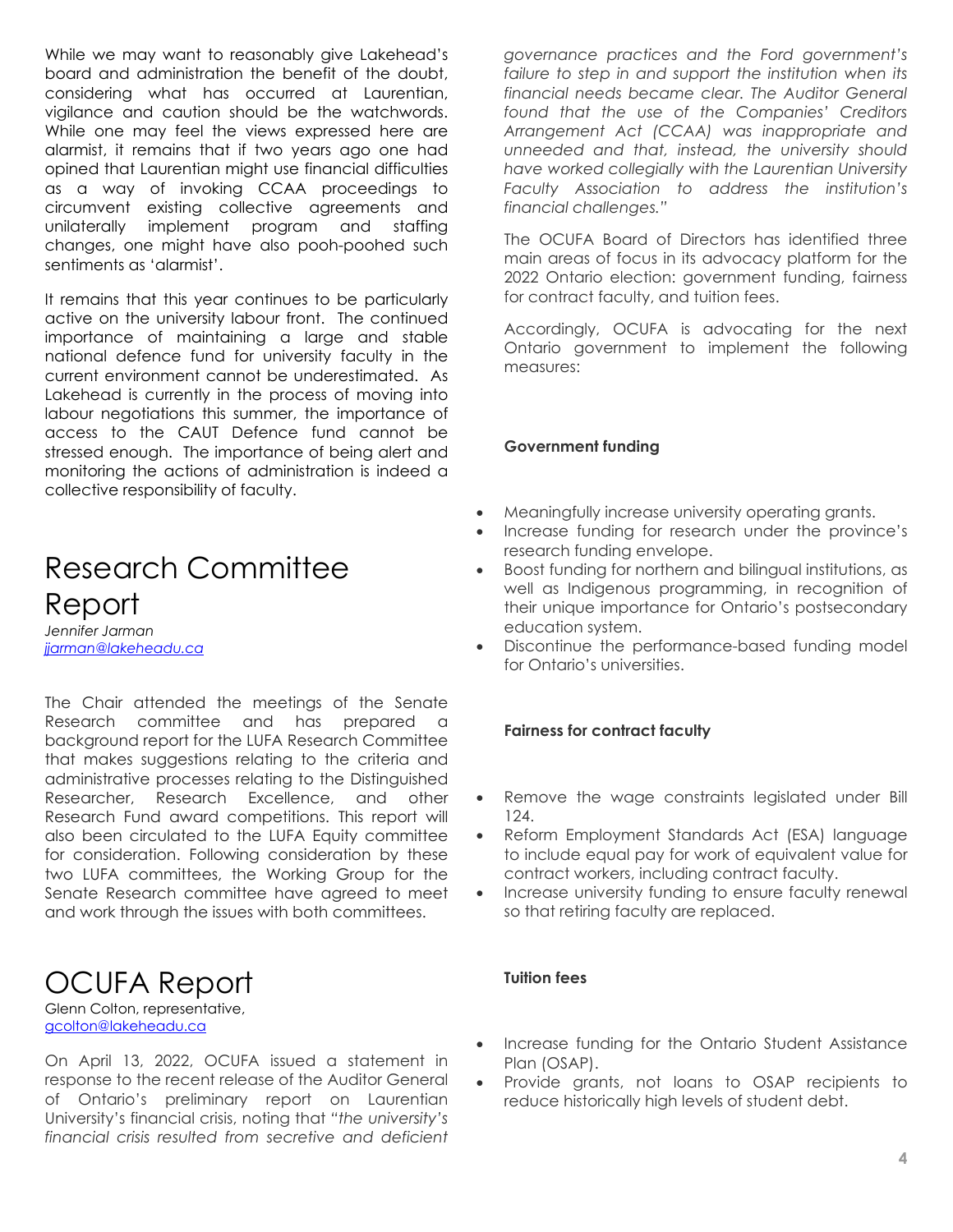The next meeting of the OCUFA Board of Directors will take place May 14-15 in Toronto.

## **Contract** Lecturer/Continuing Lecturer Committee Report

Taina Chahal, Chair, [tchahal@lakeheadu.ca](about:blank)

The Contract Lecturer Committee recently emailed to all contract faculty the Annual Survey PowerPoint, which covered ideas from the survey, basic facts of our work, and directions for the upcoming bargaining session. We thank all who filled out the survey and those who shared ideas at the CL AGM in March.

We would like to acknowledge the hard work of all contract lecturers this difficult pandemic-influenced school year. Also, we recognize the invaluable work of two long-serving Continuing Lecturers who are retiring this spring: Karen Bishop, who has taught for 40 years in the Faculty of Business and the Dept. of English, and Mavourneen (Moe) Trainor Bruzzese, who has taught for 37 years in the Dept. of Visual Arts.

As evident through their decades of non-stop teaching, Lakehead University has depended on their supposed part-time labour to function. In 2016, LUFA succeeded in gaining job security for them and eight others through the creation of the 12-month Continuing Lecturer position. There are now six people left in that position and one in the 2009 created 9-month Continuing Contract Lecturer position. The Contract Lecturer Committee hopes that other contract lecturers who have been working for years on end can also find job security through moving into these positions.

This past year, as union representatives, the Contract Lecturer Committee has worked in solidarity to push for equitable solutions to improve the conditions of contract faculty work and to draw attention to fairness for contract lecturers.

#### Emeritus Committee Report

*Glenna Knutson, Chair* [gknutson@lakeheadu.ca](mailto:gknutson@lakeheadu.ca) 

In 2020-21, the focus of the LUFA Emeritus Committee was on increasing Emeritus membership. This resulted in an increase from 14 members in 2020-21 to 39 members in 2021-22.

The Committee met regularly during the 2021-22 year. There was continued attention to increasing Emeritus membership. In addition, the Committee began to focus on member retention and services. This discussion continued through the year, and is anticipated to be a major focus of attention in 2022- 23.

LUFA will be represented at the annual CURAC meeting by members of the Emeritus Committee, as occurred in 2021. The members of the 2021-22 LUFA Emeritus Committee are:

Joey Farrell, David Kemp, Glenna Knutson, Karen Maddox, Brian Phillips and Jim Stafford. As Chair, I would like to thank the members for their work on the Committee in the past year.

## Equity, Diversity and Status of Women Committee Report

*Juan Pernia, Chair* [jpernia@lakeheadu.ca](mailto:gknutson@lakeheadu.ca)

The EDSW Committee had a couple of meetings during the Winter 2022 semester. In these meetings, the Committee discussed the possibility of creating a survey regarding how the pandemic affected work conditions, including load, for faculty from various backgrounds and in different academic positions. It was also discussed that currently there is no clear process for requesting accommodations at the university and it is a concern that needs to be addressed.

The EDSW Committee is also waiting for the Director of the Office of Human Rights and Equity from the university to have ready the draft policies for Harassment and Discrimination and Sexual Violence at the university in order to review them and provide feedback. The Committee is also waiting to provide feedback on the draft survey for the LU community intended to identify each community member in reference to special groups and about other aspects of policies related to the university. The information collected from this survey will allow to have data to evaluate the university EDI Action Plan.

The Committee is also looking into updating the terms of reference of the committee in order to add accessibility to them. During this part month of April, it participated in an OCUFA Equity survey for faculty